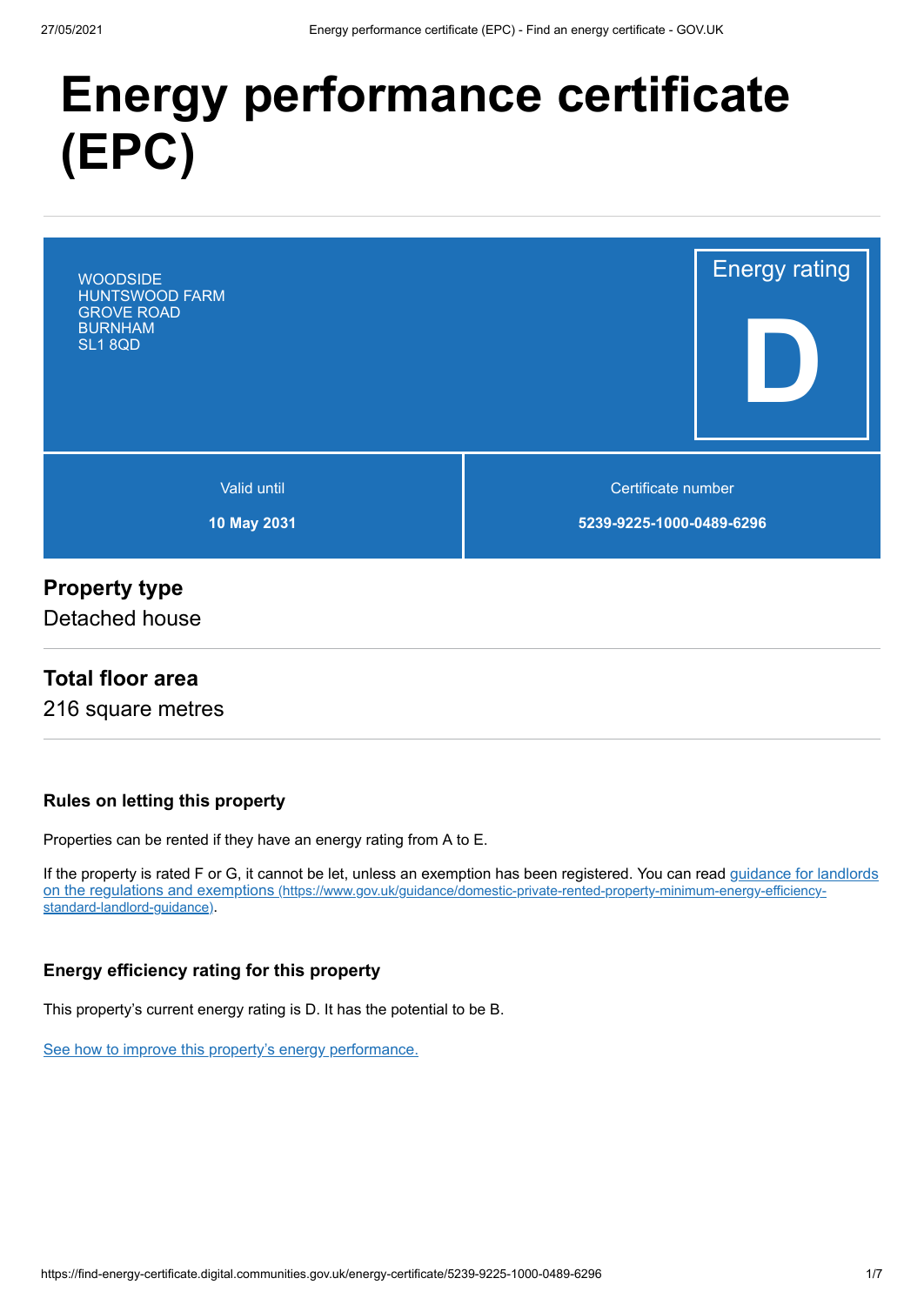| <b>Score</b> | <b>Energy rating</b> | <b>Current</b> | <b>Potential</b> |
|--------------|----------------------|----------------|------------------|
| $92 +$       |                      |                |                  |
| 81-91        | Β                    |                | 81<br>B          |
| 69-80        | $\mathbf C$          |                |                  |
| 55-68        | D                    | 60<br>D        |                  |
| 39-54        | Е                    |                |                  |
| $21 - 38$    | F                    |                |                  |
| $1 - 20$     | G                    |                |                  |

The graph shows this property's current and potential energy efficiency.

Properties are given a rating from A (most efficient) to G (least efficient).

Properties are also given a score. The higher the number the lower your fuel bills are likely to be.

For properties in England and Wales:

- the average energy rating is D
- the average energy score is 60

#### **Breakdown of property's energy performance**

This section shows the energy performance for features of this property. The assessment does not consider the condition of a feature and how well it is working.

Each feature is assessed as one of the following:

- very good (most efficient)
- good
- average
- poor  $\bullet$
- very poor (least efficient)

When the description says "assumed", it means that the feature could not be inspected and an assumption has been made based on the property's age and type.

| Feature | <b>Description</b>                         | Rating  |
|---------|--------------------------------------------|---------|
| Wall    | Cavity wall, filled cavity                 | Average |
| Wall    | Cavity wall, as built, insulated (assumed) | Good    |
| Roof    | Pitched, 200 mm loft insulation            | Good    |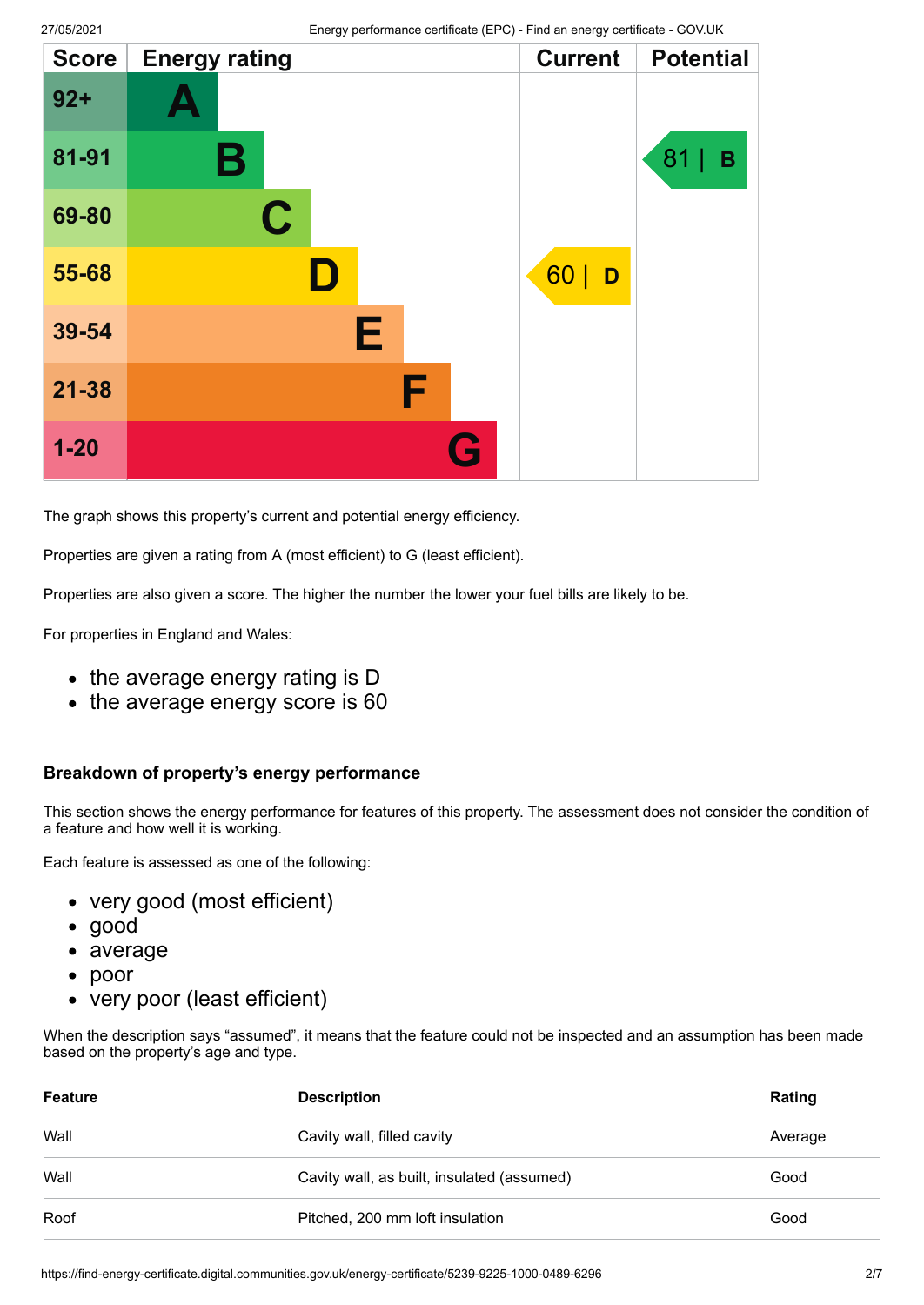27/05/2021 Energy performance certificate (EPC) - Find an energy certificate - GOV.UK

| <b>Feature</b>       | <b>Description</b>                       | Rating    |
|----------------------|------------------------------------------|-----------|
| Roof                 | Roof room(s), insulated                  | Good      |
| Window               | Fully double glazed                      | Average   |
| Main heating         | Boiler and radiators, oil                | Average   |
| Main heating control | Programmer, room thermostat and TRVs     | Good      |
| Hot water            | From main system                         | Average   |
| Lighting             | Low energy lighting in all fixed outlets | Very good |
| Floor                | Solid, no insulation (assumed)           | N/A       |
| Secondary heating    | None                                     | N/A       |

# **Primary energy use**

The primary energy use for this property per year is 152 kilowatt hours per square metre (kWh/m2).

#### What is primary energy use?  $\blacktriangleright$

#### **Environmental impact of this property**

One of the biggest contributors to climate change is carbon dioxide (CO2). The energy used for heating, lighting and power in our homes produces over a quarter of the UK's CO2 emissions.

## **An average household produces**

6 tonnes of CO2

## **This property produces**

## **This property's potential production**

4.6 tonnes of CO2

8.6 tonnes of CO2

By making the [recommended changes](#page-3-0), you could reduce this property's CO2 emissions by 4.0 tonnes per year. This will help to protect the environment.

Environmental impact ratings are based on assumptions about average occupancy and energy use. They may not reflect how energy is consumed by the people living at the property.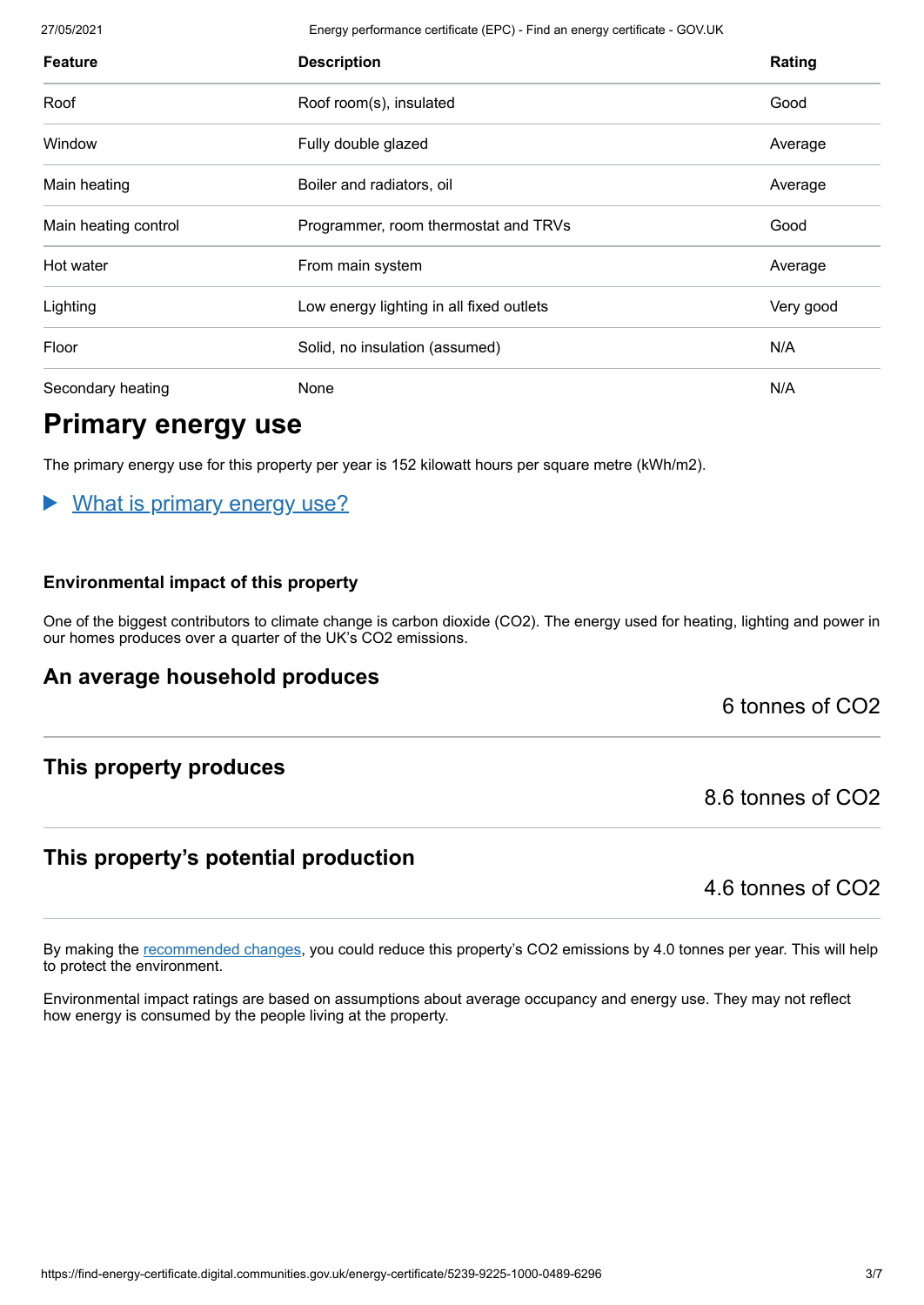#### <span id="page-3-0"></span>**How to improve this property's energy performance**

Making any of the recommended changes will improve this property's energy efficiency.

Potential energy rating **B** If you make all of the recommended changes, this will improve the property's energy rating and score from D (60) to B (81). **Recommendation 1: Floor insulation (solid floor)** Floor insulation (solid floor) **Typical installation cost** £4,000 - £6,000 **Typical yearly saving** £98 **Potential rating after carrying out recommendation 1** 63 | D **Recommendation 2: Solar water heating** Solar water heating **Typical installation cost** What is an energy rating?

**Typical yearly saving**

**Potential rating after carrying out recommendations 1 and 2**



# **Recommendation 3: Solar photovoltaic panels, 2.5 kWp**

Solar photovoltaic panels

## **Typical installation cost**

£3,500 - £5,500

£4,000 - £6,000

£73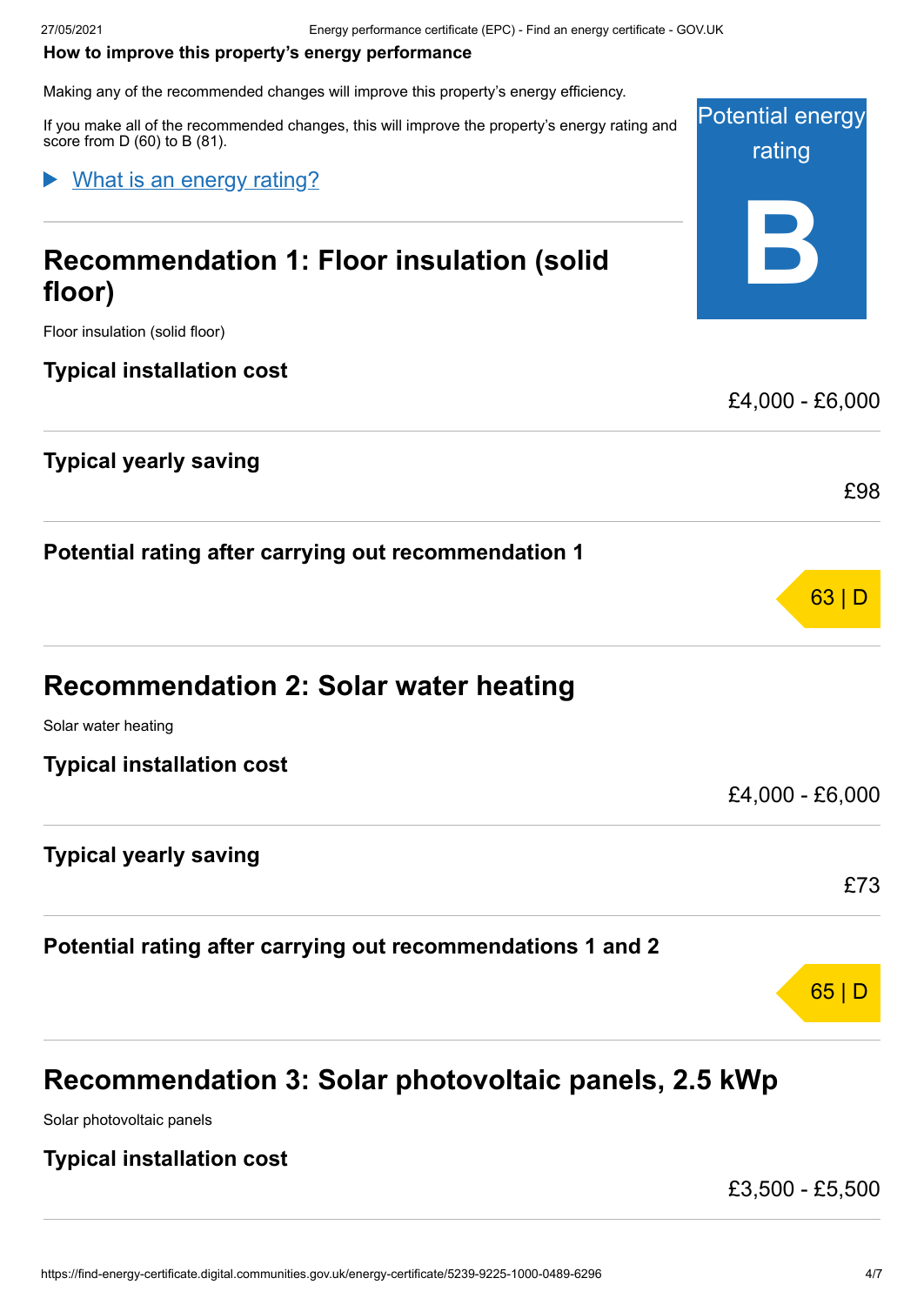**Typical yearly saving**

| Potential rating after carrying out recommendations 1 to 3                                                                                       |       |
|--------------------------------------------------------------------------------------------------------------------------------------------------|-------|
|                                                                                                                                                  | 70 I  |
| <b>Recommendation 4: Wind turbine</b>                                                                                                            |       |
| Wind turbine                                                                                                                                     |       |
| <b>Typical installation cost</b>                                                                                                                 |       |
| £15,000 - £25,000                                                                                                                                |       |
| <b>Typical yearly saving</b>                                                                                                                     | £676  |
| Potential rating after carrying out recommendations 1 to 4                                                                                       | 81    |
| <b>Paying for energy improvements</b><br>Find energy grants and ways to save energy in your home. (https://www.gov.uk/improve-energy-efficiency) |       |
| <b>Estimated energy use and potential savings</b>                                                                                                |       |
| Estimated yearly energy cost for this property                                                                                                   | £1375 |
| <b>Potential saving</b>                                                                                                                          | £172  |

The estimated cost shows how much the average household would spend in this property for heating, lighting and hot water. It is not based on how energy is used by the people living at the property.

The estimated saving is based on making all of the recommendations in [how to improve this property's energy performance.](#page-3-0)

For advice on how to reduce your energy bills visit Simple Energy Advice [\(https://www.simpleenergyadvice.org.uk/\)](https://www.simpleenergyadvice.org.uk/).

# **Heating use in this property**

Heating a property usually makes up the majority of energy costs.

## **Estimated energy used to heat this property**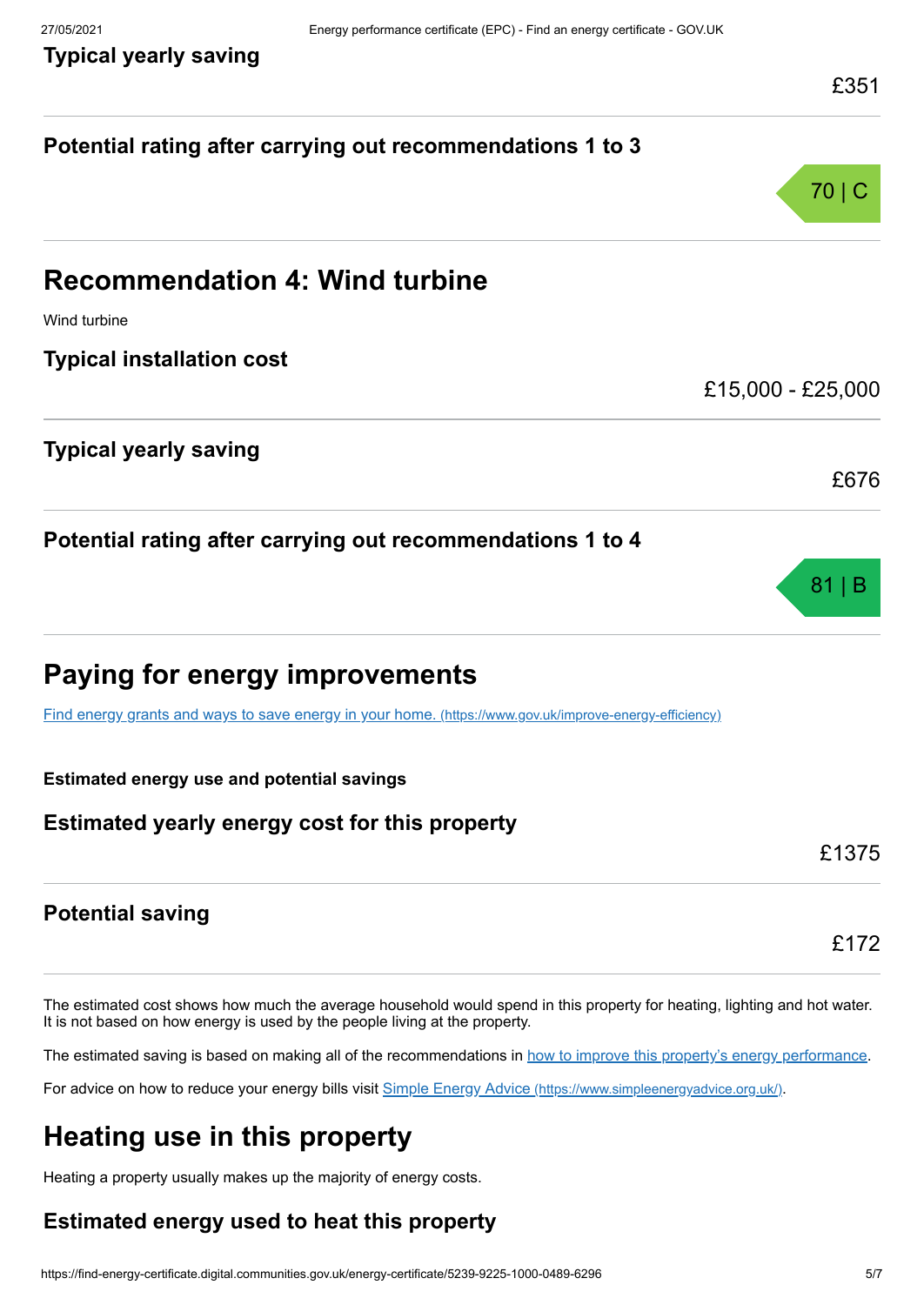## **Space heating**

## **Water heating**

#### 3346 kWh per year

## **Potential energy savings by installing insulation**

The assessor did not find any opportunities to save energy by installing insulation in this property.

You might be able to receive Renewable Heat Incentive payments [\(https://www.gov.uk/domestic-renewable-heat-incentive\)](https://www.gov.uk/domestic-renewable-heat-incentive). This will help to reduce carbon emissions by replacing your existing heating system with one that generates renewable heat. The estimated energy required for space and water heating will form the basis of the payments.

#### **Contacting the assessor and accreditation scheme**

This EPC was created by a qualified energy assessor.

If you are unhappy about your property's energy assessment or certificate, you can complain to the assessor directly.

If you are still unhappy after contacting the assessor, you should contact the assessor's accreditation scheme.

Accreditation schemes are appointed by the government to ensure that assessors are qualified to carry out EPC assessments.

# **Assessor contact details**

### **Assessor's name**

Brian Whitrod

#### **Telephone**

01753 644742

#### **Email**

[brian@bucksandberksepcltd.co.uk](mailto:brian@bucksandberksepcltd.co.uk)

## **Accreditation scheme contact details**

**Accreditation scheme** Elmhurst Energy Systems Ltd

### **Assessor ID**

EES/020268

### **Telephone**

01455 883 250